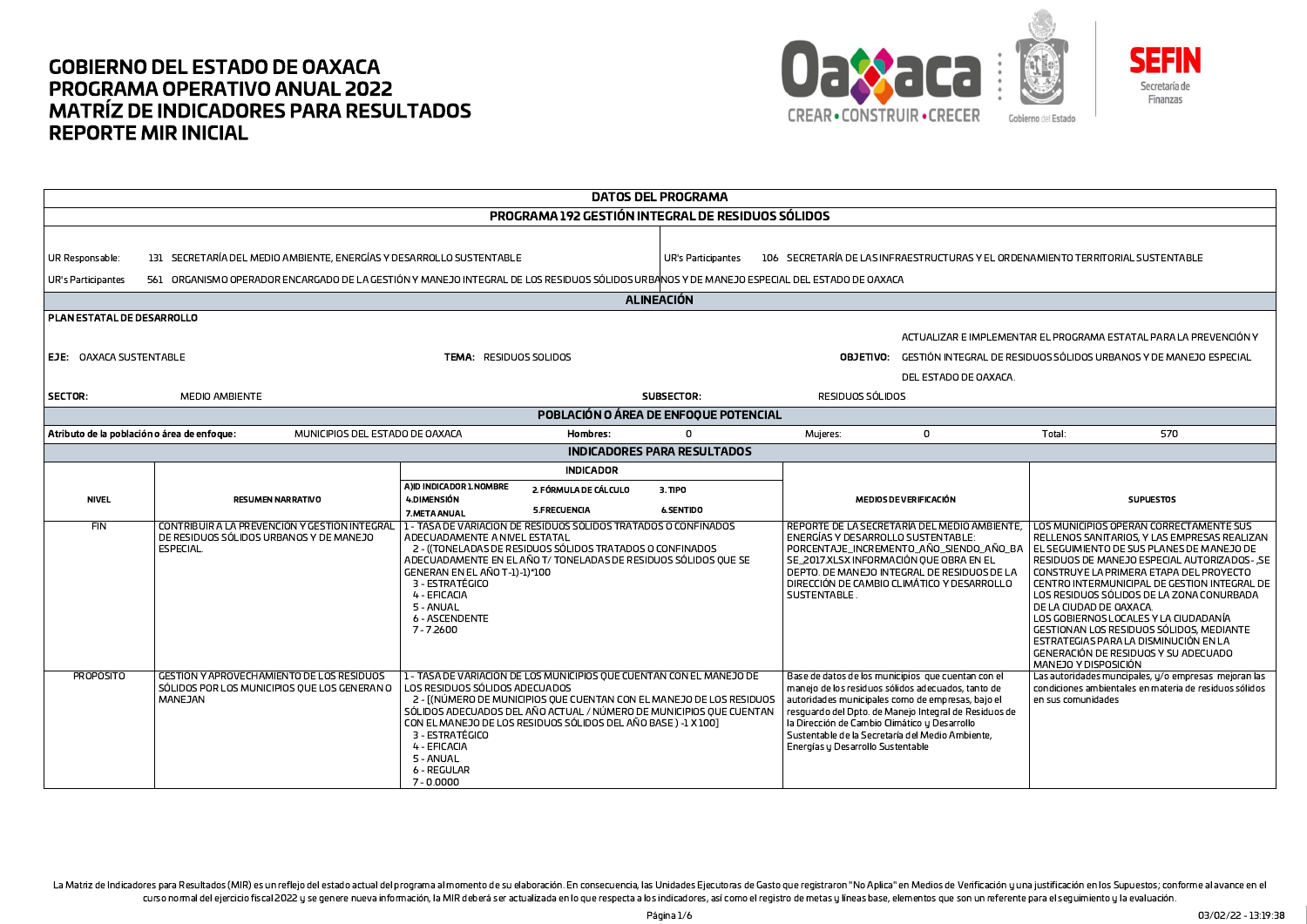



**INDICADOR NIVEL** A)ID INDICADOR 1.NOMBRE 2. FÓRMULA DE CÁLCULO **SUPUESTOS RESUMEN NARRATIVO**  $3.$  TIPO MEDIOS DE VERIFICACIÓN 4.DIMENSIÓN 5.FRECUENCIA **6.SENTIDO** 7.META ANUAL **COMPONENTE** INSTRUMENTOS DE PLANEACIÓN Y EVALUACIÓN 1 - PORCENTAJE DE INSTRUMENTOS AUTORIZADOS  $\overline{UR}$  131  $\overline{UR}$  131 PARA FL MANE TO INTEGRAL DE LOS RESIDUOS 2 - (NÚMERO DE INSTRUMENTOS AUTORIZADOS / NÚMERO DE INSTRUMENTOS Información disponible en la página: Las empresas están interesadas en realizar un maneio SOLIDOS URBANOS Y DE MANEJO ESPECIAL EVALUADOS) X100 http://www.medioambiente.oaxaca.gob.mx/transparer adecuado de sus residuos conforme a la normatividad **IMPLEMENTADOS** 3 - GESTIÓN cia/XXVII 2017.html 4 - EFICACIA 5 - SEMESTRAI **6 - ASCENDENTE VARIABLES DEL INDICADOR** 7 - INSTRUMENTOS AUTORIZADOS UR 131 ---- 100.0000 TOTAL ---- 100.0000 ACTIVIDAD AUTORIZAR PLANES DE MANEJO 1 - PORCENTAJE DE PLANES DE MANEJO AUTORIZADOS **UR131 UR131** 2 - (NÚMERO DE PLANES AUTORIZADOS / NÚMERO DE PLANES Información disponible en la página: Los municipios así como las personas físicas o morales EVALUADOS)\*100 http://www.medioambiente.oaxaca.gob.mx/transparer cumplen con todos los requisitos en tiempo u forma 3 - GESTIÓN cia/XXVII 2017.html 4 - FFICACIA 5 - TRIMESTRAL **6 - ASCENDENTE VARIABLES DEL INDICADOR** 7 - NÚMERO DE PLANES DE MANEJO AUTORIZADOS UR 131 ---- 102,0000 TOTAL ---- 102,0000 ACTIVIDAD AUTORIZAR PLANES DE REGULARIZACIÓN 1 - PORCENTAJE DE PLANES DE REGULARIZACIÓN AUTORIZADOS UR 131 UR 131 2 - (NÚMERO DE PLANES DE REGULARIZACIÓN AUTORIZADOS/NÚMERO DE Información disponible en la página: Los municipios tienen la disponibilidad de regularizar sus PLANES DE REGULARIZACIÓN EVALUADOS) X 100 http://www.medioambiente.oaxaca.gob.mx/transparen tiraderos a cielo abierto 3 - GESTIÓN cia/XXVII 2017.html 4 - EFICACIA 5 - TRIMESTRAL 6 - ASCENDENTE VARIABLES DEL INDICADOR 7 - NÚMERO DE PLANES DE REGULARIZACIÓN AUTORIZADOS UR131---- 4.0000 TOTAL ---- 4.0000 **ACTIVIDAD** VALIDAR PROYECTOS EJECUTIVOS ENCAMINADOS 1 - PORCENTAJE DE PROYECTOS VALIDADOS  $\overline{UR}$  131  $\overline{UR}$  131 AL MANEJO INTEGRAL DE LOS RESIDUOS 2 - (NÚMERO DE PROYECTOS VALIDADOS/NÚMERO DE PROYECTOS Base de datos de proyectos validados, bajo resquardo Los municipios así como las personas físicas o morales REALIZADOS)\*100 del Dpto. de Manejo Integral de Residuos de la Dirección tienen el interés de proponer proyectos en manejo 3 - GESTIÓN de Cambio Climático y Desarrollo Sustentable de la integral de residuos 4 - EFICACIA Secretaría del Medio Ambiente, Energías y Desarrollo 5 - TRIMESTRAL Sustentable 6 - ASCENDENTE VARIABLES DEL INDICADOR 7 - NÚMERO DE PROYECTOS VALIDADOS UR 131 ---- 2.0000 TOTAL ---- 2.0000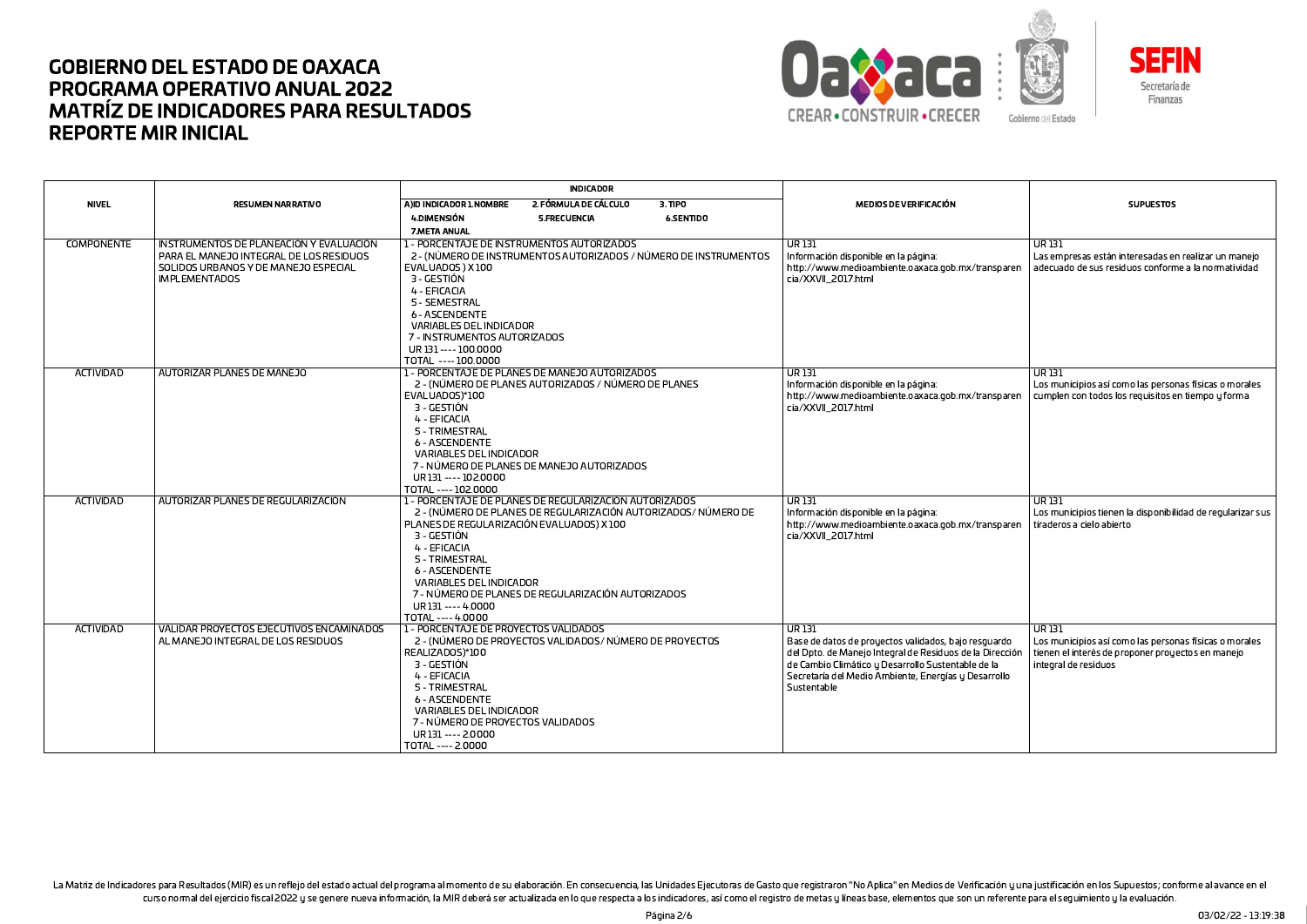



**INDICADOR NIVEL** A)ID INDICADOR 1.NOMBRE 2. FÓRMULA DE CÁLCULO **RESUMEN NARRATIVO**  $3.$  TIPO MEDIOS DE VERIFICACIÓN **SUPUESTOS** 4.DIMENSIÓN 5.FRECUENCIA **6.SENTIDO** 7.META ANUAL **COMPONENTE** CAPACIDADES TÉCNICAS EN LOS MUNICIPIOS PARA 1 - PORCENTAJE DE MUNICIPIOS QUE CUENTAN CON CAPACIDADES TÉCNICAS UR<sub>131</sub>  $URI3I$ EL MANEJO INTEGRAL DE LOS RESIDUOS SOLIDOS MANEJO INTEGRAL DE LOS RESIDUOS SÓLIDOS URBANOS Y DE MANEJO ESPECIAL .<br>I Base de datos de municipios que cuentan con Interes de autoridades municipales, en fortalecer sus 2 - (NÚMERO DE MUNICIPIOS QUE CUENTAN CON CAPACIDADES TÉCNICAS URBANOS Y DE MANEJO ESPECIAL capacidades técnicas realizadas, bajo el resquardo del capacidades técnicas para el manejo de residuos sólidos **IMPLEMENTADOS** MANEJO INTEGRAL DE LOS RESIDUOS SÓLIDOS URBANOS Y DE MANEJO ESPECIAI Dpto. de Manejo Integral de Residuos de la Dirección de / NÚMERO DE MUNICIPIOS CON CAPACIDADES TÉCNICAS MANEJO INTEGRAL DE **UR 561** Cambio Climático y Desarrollo Sustentable de la LAS CONDICIONES SOCIALES, ECONOMICAS Y DE LOS RESIDUOS SÓLIDOS URBANOS Y DE MANEJO ESPECIAL AGENDADOS ) X 100 Secretaría del Medio Ambiente, Energías y Desarrollo 3 - GESTIÓN SALUD PUBLICA SE MANTIENEN ESTABLES Sustentable 4 - FFICACIA 5 - SEMESTRAL **UR 561** ARCHIVOS Y EXPEDIENTES EN PODER DEL 6 - REGULAR **VARIABLES DEL INDICADOR** ORGANISMO 7 - MUNICIPIOS QUE CUENTAN CON CAPACIDADES TÉCNICAS MANEJO INTEGRAL DE LOS RESIDUOS SÓLIDOS URBANOS Y DE MANEJO ESPECIAL UR 131 ---- 100.0000 UR 561 ---- 0.0000 TOTAL ---- 100.0000 ACTIVIDAD EMITIR DICTAMENES DE PRE FACTIBILIDAD 1 - PORCENTAJE DE DICTÁMENES DE PRE FACTIBILIDAD EMITIDOS UR131 **UR131** 2 - (NÚMERO DE DICTÁMENES DE PRE-FACTIBILIDAD EMITIDOS / NÚMERO DE Dictámenes de pre-factibilidad emitidos, bajo resquardo Existen condiciones político sociales estables para DICTÁMENES DE PRE-FACTIBILIDAD SOLICITADOS) X 100 del Dpto. de Manejo Integral de Residuos de la Dirección realizar visitas de campo Los 3 - GESTIÓN de Cambio Climático y Desarrollo Sustentable de la municipios cuentan con las condiciones económicas 4 - EFICACIA Secretaría del Medio Ambiente, Energías y Desarrollo para realizar el pago 5 - TRIMESTRAL Sustentable **6 - ASCENDENTE UR 561** UR 561 ESTA UNIDAD EJECUTORA DE GASTO, NO GENERA VARIABLES DEL INDICADOR 7 - NÚMERO DE DICTÁMENES DE PRE FACTIBILIDAD EMITIDOS NO APLICA UN PRODUCTO INSTITUCIONAL ALINEADA A ESTA UR131---- 7.0000 ACTIVIDAD POR LO OUE EN EL EJERCICIO NO SE UR 561 ---- 0.0000 **DESTINARA RECURSO** TOTAL ---- 7.0000 ACTIVIDAD IMPARTIR ASESORÍAS TÉCNICAS A MUNICIPIOS Y 1 - PORCENTAJE DE ASESORÍAS TÉCNICAS EN LOS SITIOS DE DISPOSICIÓN FINAL UR 131  $UR131$ EMPRESAS PARA EL CORRECTO MANEJO DE **IMPARTIDAS** Actas circunstancias de visitas, minutas de acuerdos o Interés de los municipios y empresas en el **RESIDUOS** 2 - (NÚMERO DE ASESORÍAS TÉCNICAS IMPARTIDAS / NÚMERO DE ASESORÍAS listas de asistencia de las asesorías técnicas impartidas. asesoramiento para el adecuado manejo de los residuos TÉCNICAS SOLICITADAS) X 100 bajo el resquardo de Dpto. de Manejo Integral de 3 - GESTIÓN Residuos de la Dirección de Cambio Climático u **UR 561** Desarrollo Sustentable de la Secretaría del Medio 4 - EFICACIA ESTA UNIDAD EJECUTORA DE GASTO, NO GENERA Ambiente, Energías y Desarrollo Sustentable UN PRODUCTO INSTITUCIONAL ALINEADA A ESTA 5 - TRIMESTRAL ACTIVIDAD POR LO OUE EN EL EJERCICIO NO SE **6 - ASCENDENTE** VARIABLES DEL INDICADOR **UR561 DESTINARA RECURSO** 7 - NÚMERO DE ASESORÍAS TÉCNICAS EN LOS SITIOS DE DISPOSICIÓN FINAL NO APLICA **IMPARTIDAS** UR131---- 24.0000 UR 561 ---- 0.0000 TOTAL ---- 24.0000 ELABORAR PROYECTOS EN EL MANEJO INTEGRAL **ACTIVIDAD** 1 - PORCENTAJE DE PROYECTOS ELABORADOS  $\overline{UR}$  131 **UR131** DE LOS RESIDUOS 2 - (NÚMERO DE PROYECTOS EL ABORADOS/PROYECTOS PROGRAMADOS A Expediente técnico, bajo el resquardo del Dpto. de Existen condiciones favorables en los municipios para el ELABORAR)\*100 Manejo Integral de Residuos de la Dirección de Cambio manejo integral de residuos sólidos 3 - GESTIÓN Climático y Desarrollo Sustentable de la Secretaría del 4 - EFICACIA Medio Ambiente, Energías y Desarrollo Sustentable **UR561** 5 - TRIMESTRAL LAS CONDICIONES SOCIALES, ECONOMICAS Y DE SALUD PUBLICA SE MANTIENEN ESTABLES 6 - ASCENDENTE **UR 561** VARIABLES DEL INDICADOR EXPEDIENTES TECNICOS 2022, BAJO EL RESGUARDO 7 - NÚMERO DE PROYECTOS ELABORADOS DEL ORGANISMO OPERADOR UR 131 ---- 0.0000 UR 561 ---- 1.0000 TOTAL ---- 1.0000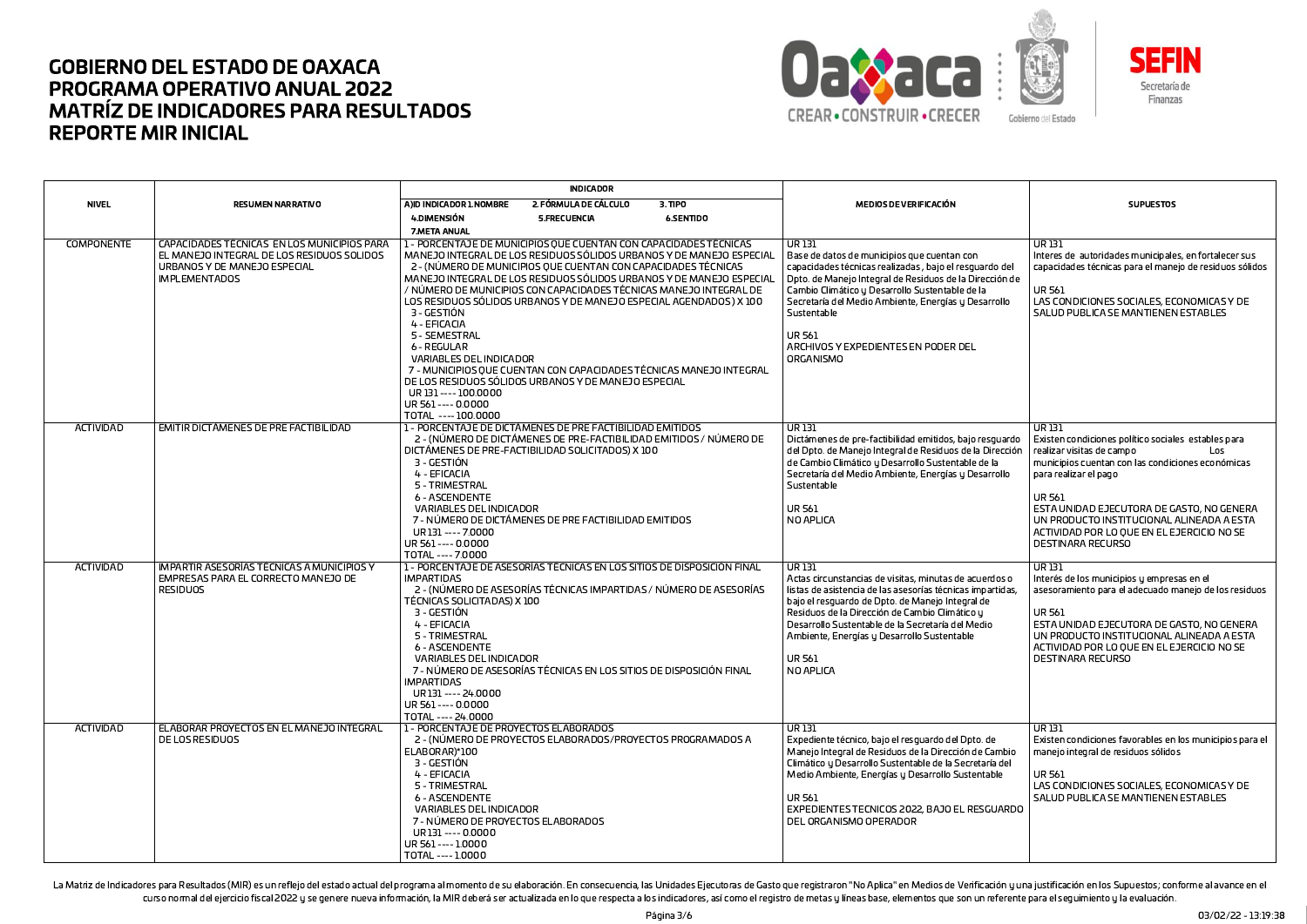



**INDICADOR NIVEL** A)ID INDICADOR 1.NOMBRE 2. FÓRMULA DE CÁLCULO **RESUMEN NARRATIVO**  $3.$  TIPO MEDIOS DE VERIFICACIÓN **SUPUESTOS** 4.DIMENSIÓN 5.FRECUENCIA **6.SENTIDO** 7.META ANUAL **ACTIVIDAD** FORMALIZAR CONVENIOS PARA LA PRESTACIÓN DE 1 - PORCENTAJE DE CONVENIOS FIRMADOS  $\overline{UR}$  131  $URI3I$ SERVICIO DE DISPOSICIÓN FINAL 2 - (NÚMERO DE CONVENIOS FIRMADOS / NÚMERO DE CONVENIOS NO APLICA NO APLICA SOLICITADOS) X100 **UR 561** 3 - GESTIÓN **UR 561** 4 - EFICACIA DURANTE 2022 LOS CONVENIOS FORMALIZADOS SE LAS CONDICIONES SOCIALES Y ECONOMICAS SE 5 - TRIMESTRAL RESGUARDARAN EN LOS ARCHIVOS DE LA UNIDAD **MANTIENE ESTABLES 6 - ASCENDENTE** DE PROGRAMAS Y PROYECTOS DE LA DIRECCION VARIABLES DEL INDICADOR GENERAL DEL ORGANISMO 7 - NÚMERO DE CONVENIOS FIRMADOS UR 131 ---- 0.0000 UR 561 ---- 3.0000 TOTAL ---- 3.0000 **COMPONENTE** OBRAS DE INFRAESTRUCTURA PARA LA DISPOSICIÓN 1 - PORCENTAJE DE OBRAS DE INFRAESTRUCTURA PARA LA DISPOSICION FINAL Y **LUR106 UR106** FINAL Y SANEAMIENTO DE LOS RESIDUOS SOLIDOS EL SANEAMIENTO DE LOS RESIDUOS SOLIDOS REALIZADAS EXISTE INTERÉS DE LOS CIUDADANOS PARA LLEVAR INFORME TRIMESTRAL DE AVANCE FÍSICO Y REALIZADAS 2 - (NÚMERO DE OBRAS DE INFRAESTRUCTURA PARA LA DISPOSICION FINAL Y EL FINANCIERO. DISPONIBLE EN LA SUBSECRETARÍA DE A CABO LA OBRA. EXISTE DISPONIBILIDAD SANEAMIENTO DE LOS RESIDUOS SOLIDOS REALIZADAS / NÚMERO DE OBRAS DE PLANEACIÓN Y PROGRAMACIÓN DE OBRA. PRESUPUESTASL EN LOS FONDOS FEDERALES Y INFRAESTRUCTURA PARA LA DISPOSICION FINAL Y FL SANFAMIENTO DE LOS **ESTATALES** RESIDUOS SOLIDOS SOLICITADA)\*100 UR 131 UR 131 3 - GESTIÓN NO APLICA 4 - EFICACIA NO APLICA 5 - SEMESTRAL **UR 561 6 - ASCENDENTE** LOS EXPEDIENTES Y ARCHIVOS 2022 SE **UR561 VARIABLES DEL INDICADOR** RESGUARDARAN ORGANISMO OPERADOR APROBACION DE LOS PROYECTOS EN EL 7 - OBRAS DE INFRAESTRUCTURA PARA LA DISPOSICION FINAL Y EL ENCARGADO DE LA GESTIÓN Y MANEJO INTEGRAL PRESUPUESTO DE EGRESOS DEL ESTADO DE SANEAMIENTO DE LOS RESIDUOS SOLIDOS REALIZADAS DE LOS RESIDUOS SÓLIDOS URBANO Y DE MANEJO **OAXACA** UR106 ---- 100.0000 ESPECIAL DEL ESTADO DE OAXACA UR 131 ---- 0.0000 UR 561 ---- 0.0000 TOTAL ---- 100.0000 **ACTIVIDAD** CONSTRUIR OBRAS DE INFRAESTRUCTURA PARA 1 - PORCENTAJE DE OBRAS DE INFRAESTRUCTURA PARA LA DISPOSICIÓN FINAL Y UR106 UR106 DISPOSICIÓN FINAL Y EL SANEAMIENTO DE LOS EL SANEAMIENTO DE LOS RESIDUOS SÓLIDOS CONSTRUIDOS INFORME MENSUAL DE AVANCE FÍSICO FINANCIERO EXISTE DISPONIBILIDAD PRESUPUESTAL EN LOS RESIDUOS SÓLIDOS 2 - (NÚMERO DE OBRAS DE INFRAESTRUCTURA PARA LA DISPOSICIÓN FINAL Y (IMAFF) INTEGRADO POR EL DEPARTAMENTO DE FONDOS FEDERALES Y ESTATALES PARA EL SEGUIMIENTO INFORMATICO DE OBRAS, DISPONIBLE EL SANEAMIENTO DE LOS RESIDUOS SÓLIDOS CONSTRUIDOS / NÚMERO DE OBRAS FINANCIAMIENTO DE LAS OBRAS O ACCIONES. FN LA SUBSECRETARÍA DE PLANEACIÓN Y DE INFRAFSTRUCTURA PARA LA DISPOSICIÓN FINAL Y FL SANFAMIENTO DE LOS RESIDUOS SÓLIDOS SOLICITADA) \* 100 PROGRAMACIÓN DE OBRA. (ACTUALIZACIÓN **UR131** 3 - GESTIÓN MENSUAL). NO APLICA 4 - EFICACIA 5 - TRIMESTRAL UR 131 **UR561** 6 - ASCENDENTE NO APLICA ESTA UNIDAD EJECUTORA DE GASTO, NO GENERA UN PRODUCTO INSTITUCIONAL ALINEADA A ESTA VARIABLES DEL INDICADOR 7 - NÚMERO DE OBRAS DE INFRAESTRUCTURA PARA LA DISPOSICIÓN FINAL Y EL UR 561 ACTIVIDAD POR LO QUE EN EL EJERCICIO NO SE SANEAMIENTO DE LOS RESIDUOS SÓLIDOS CONSTRUIDOS NO API ICA DESTINARA RECURSO UR106 ---- 1,0000 UR 131 ---- 0.0000 UR 561 ---- 0.0000 TOTAL ---- 1.0000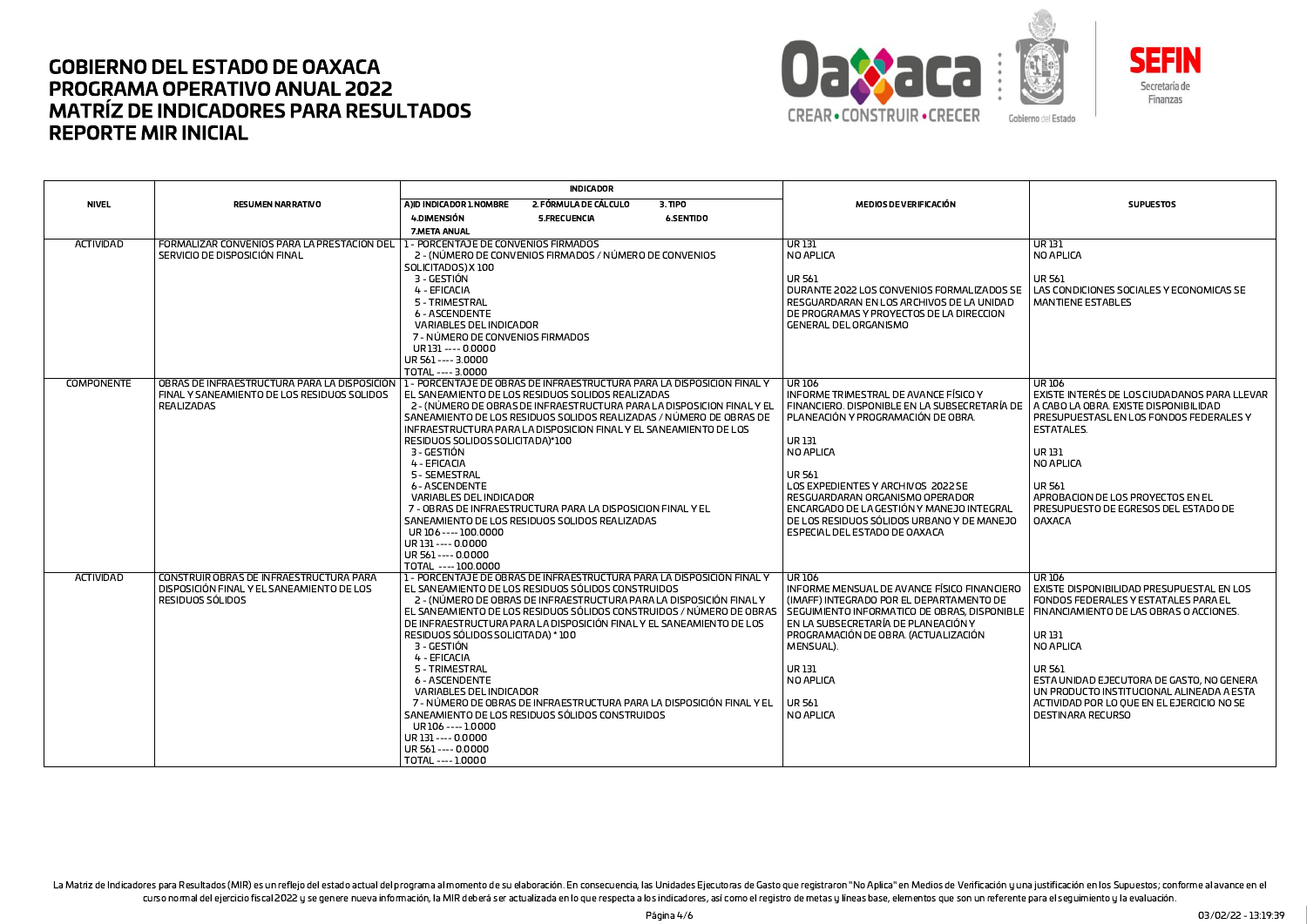



**INDICADOR NIVEL** A)ID INDICADOR 1.NOMBRE 2. FÓRMULA DE CÁLCULO **RESUMEN NARRATIVO**  $3.$  TIPO MEDIOS DE VERIFICACIÓN **SUPUESTOS** 4.DIMENSIÓN 5.FRECUENCIA **6.SENTIDO** 7.META ANUAL 1 - PORCENTAJE DE OBRAS DE INFRAESTRUCTURA PARA LA DISPOSICIÓN FINAL Y EL SANEAMIENTO DE LOS RESIDUOS SÓLIDOS CONSTRUIDOS 2 - METROS CUADRADOS DE OBRAS DE INFRAESTRUCTURA PARA LA DISPOSICIÓN FINAL Y EL SANEAMIENTO DE LOS RESIDUOS SÓLIDOS CONSTRUIDOS / METROS CUADRADOS DE OBRAS DE INFRAESTRUCTURA PARA LA DISPOSICIÓN FINAL Y EL SANEAMIENTO DE LOS RESIDUOS SÓLIDOS SOLICITADA) \* 100 3 - GESTIÓN 4 - EFICACIA 5 - TRIMESTRAL 6 - ASCENDENTE VARIABLES DEL INDICADOR 7 - METROS CUADRADOS DE OBRAS DE INFRAESTRUCTURA PARA LA DISPOSICIÓN FINAL Y EL SANEAMIENTO DE LOS RESIDUOS SÓLIDOS CONSTRUIDOS UR106 ---- 0.0000 UR 131 ---- 0.0000 TOTAL ---- 0.0000 ACTIVIDAD **CONSTRUIR METROS LINEALES DE** 1 - PORCENTAJE DE METROS LINEALES DE INFRAESTRUCTURA PARA LA UR106 **UR106** INFRAESTRUCTURA PARA LA DISPOSICIÓN FINAL DE DISPOSICIÓN FINAL DE LOS RESIDUOS SÓLIDOS CONSTRUIDOS INFORME MENSUAL DE AVANCE FÍSICO FINANCIERO EXISTE LA DISPONIBILIDAD PRESUPUESTAL DE LOS LOS RESIDUOS SÓLIDOS 2 - (METROS LINEALES DE INFRAESTRUCTURA PARA LA DISPOSICIÓN FINAL DE (IMAFF) INTEGRADO POR EL DEPARTAMENTO DE FONDOS FEDERALES Y ESTATALES PARA FINANCIAR LOS RESIDUOS SÓLIDOS CONSTRUIDOS / METROS LINEALES DE SEGUIMIENTO INFORMATICO DE OBRAS, DISPONIBLI LAS OBRAS O ACCIONES. INFRAESTRUCTURA PARA LA DISPOSICIÓN FINAL DE LOS RESIDUOS SÓLIDOS LEN LA SUBSECRETARÍA DE PLANEACIÓN Y PROGRAMADOS A CONSTRUIR) \* 100 PROGRAMACIÓN DE OBRA. (ACTUALIZACIÓN **UR131** 3 - GESTIÓN MENSUAL). NO APLICA 4 - EFICACIA 5 - TRIMESTRAL  $U$ R 131 UR 561 6 - ASCENDENTE NO APLICA ESTA UNIDAD EJECUTORA DE GASTO, NO GENERA VARIABLES DEL INDICADOR UN PRODUCTO INSTITUCIONAL ALINEADA A ESTA 7 - METROS LINEALES DE INFRAESTRUCTURA PARA LA DISPOSICIÓN FINAL DE UR 561 ACTIVIDAD POR LO QUE EN EL EJERCICIO NO SE NO APLICA LOS RESIDUOS SÓLIDOS CONSTRUIDOS DESTINARA RECURSO UR106 ---- 1,0000 UR 131 ---- 0.0000 UR 561 ---- 0.0000 TOTAL ---- 1.0000 ACTIVIDAD REALIZAR OPERACIÓN, MANTENIMIENTO Y 1 - TASA DE VARIACIÓN DE RESIDUOS SÓLIDOS CONFINADOS **UR106 UR106** MONITOREO AMBIENTAL DEL SITIO DE DISPOSICIÓN 2 - [(NÚMERO DE TONELADAS CONFINADAS DEL PERIODO ACTUAL / NÚMERO NO APLICA LA UR NO TIENE COMPETENCIA EN ESTE TEMA. FINAL DE RESIDUOS SÓLIDOS, UBICADO EN EL DE TONELADAS CONFINADAS DEL PERIODO BASE) -1 X 100] MUNICIPIO DE ZAACHILA, OAXACA luran ובו סט 3 - GESTIÓN 4 - EFICACIA NO APLICA NO APLICA 5 - TRIMESTRAL **6 - ASCENDENTE UR 561 UR561** VARIABLES DEL INDICADOR ESTA UNIDAD EJECUTORA DE GASTO, NO GENERA NO APLICA 7 - NÚMERO DE VARIACIÓN DE RESIDUOS SÓLIDOS CONFINADOS UN PRODUCTO INSTITUCIONAL ALINEADA A ESTA UR106 ---- 0.0000 ACTIVIDAD POR LO OUF EN EL EJERCICIO NO SE UR 131 ---- 0.0000 DESTINARA RECURSO UR 561 ---- 0.0000 TOTAL ---- 0.0000